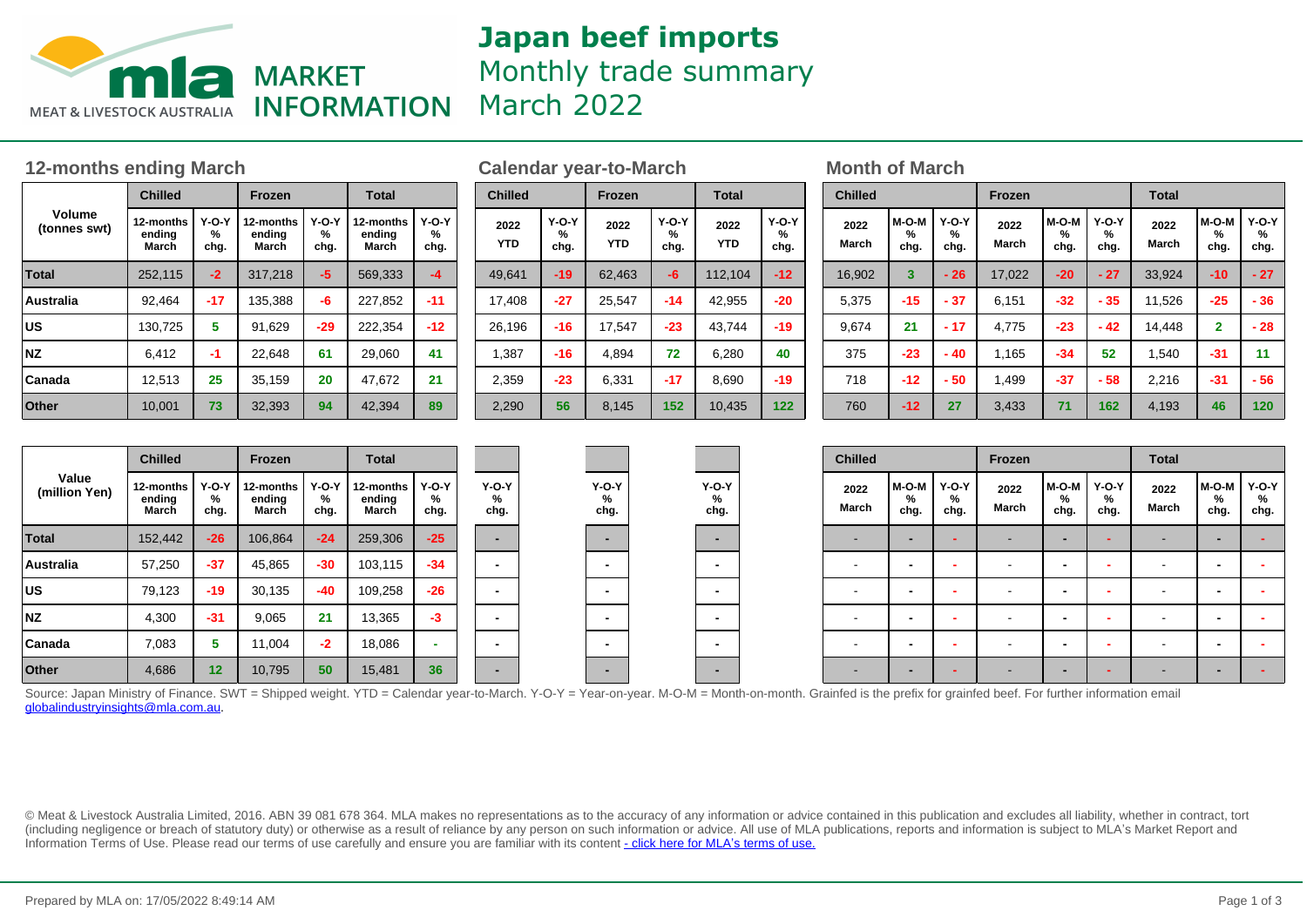

# **Japan beef imports** Monthly trade summary March 2022







Source: Japan Ministry of Finance, Prepared by MLA

### **Year-to-March imported beef market share**



Source: Japan Ministry of Finance, Prepared by MLA. % share based off import volume.

Source: Japan Ministry of Finance, Prepared by MLA

#### **Monthly Japan beef imports**



Source: Japan Ministry of Finance, Prepared by MLA